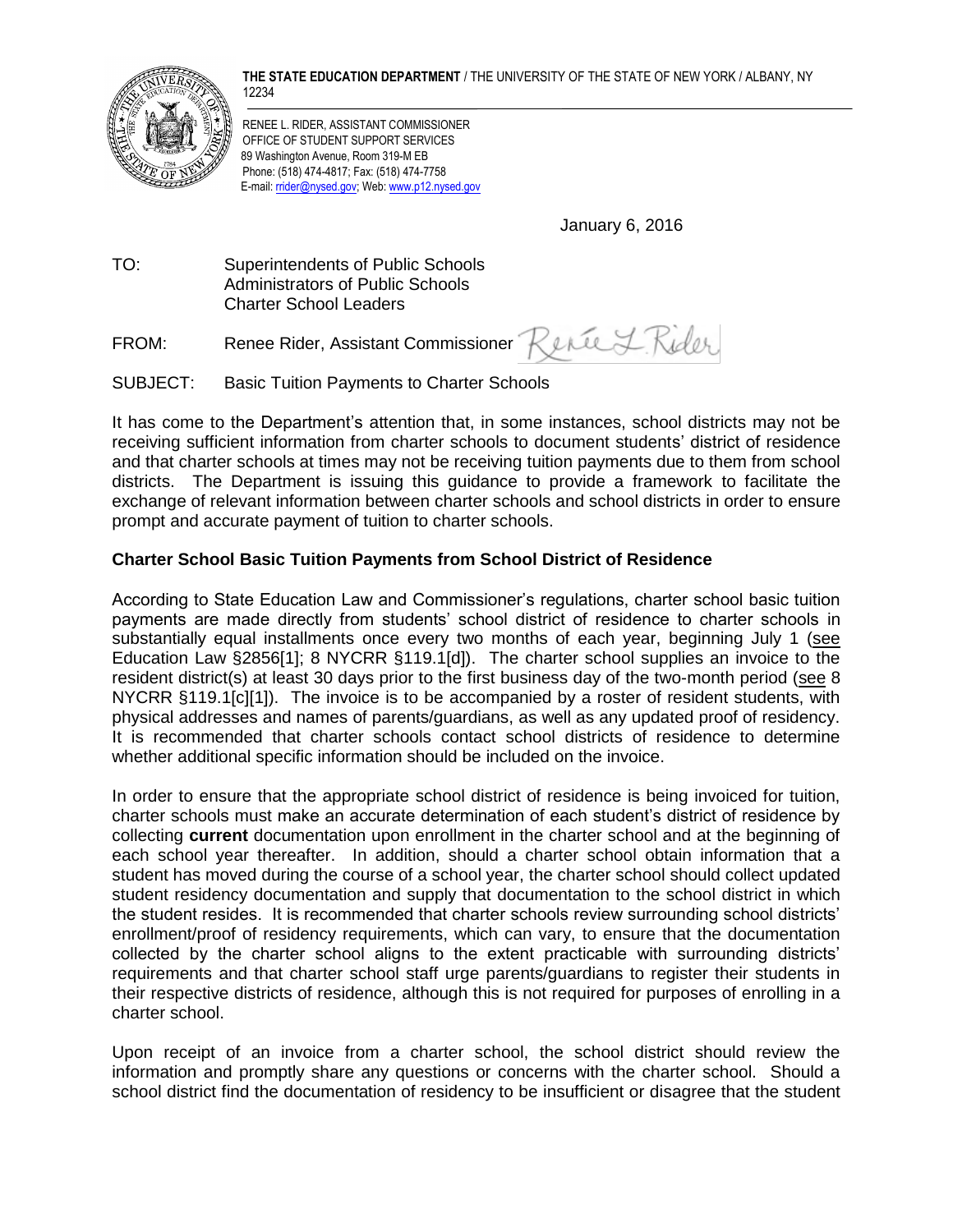is a district resident, school district staff should notify the charter school promptly and both parties should work together to attempt to resolve the issue. It is in the best interest of all concerned – the school district, the charter school and the parents/guardians of charter school students – to resolve residency issues at an early stage so that protracted legal disputes can be avoided.

The school district is entitled to make a formal residency determination using the process set forth in Commissioner's regulations  $\S100.2(y)(6)$ , as with any student whose parents claim to be district residents, be they students attending the district's schools, charter schools or nonpublic schools, since the school district must be able to verify that public funds are being appropriately expended. In addition, by law, the school district of residence of a charter school student has responsibility to recommend special education services and programs for charter school students with disabilities through its Committee on Special Education (CSE) and to provide various services, such as textbook loans, transportation, and health services. Even for a student who is not currently identified as a student with a disability, under the Individuals with Disabilities Education Act, there must always be an identifiable school district of residence with CSE responsibility. Charter schools should encourage parents/guardians to participate in the residency determination process once commenced by the school district. If they do not participate, they risk having a binding determination that their child is not a school district resident.

If, as a result of this residency determination process, the school district determines that the student does not reside in the district, the school district should promptly advise the charter school of the determination and request that the charter school revise the roster and invoice accordingly. The charter school may request to review the school district's documentation supporting the determination, and the district should comply with this request. After resolution of any issues related to the invoice, the school district must provide payment to the charter school within 30 days of receipt of the revised invoice. In addition, once a final determination is made that the student is not a resident (after any appeals), the school district should notify the Department at [charterschools@nysed.gov](mailto:charterschools@nysed.gov) and no State aid intercepts for charter school tuition for that student will be made unless and until there is another residency determination confirming that the student is in fact a district resident.

If a residency issue cannot be resolved, the school district may file a complaint with the charter school's board of trustees (Education Law §2855[4]). If the district determines that the board of trustees has not adequately addressed its complaint, it may present the complaint to the charter school's authorizer and then, if necessary, to the Board of Regents (Education Law §2855[4]).

*It is the Department's expectation that school districts and charter schools cooperate in sharing information regarding students' districts of residence so that issues are resolved at the local level.*

## **Intercept Process**

In the event that a school district fails to make a tuition payment to the charter school, Education Law §2856(2) provides that, upon certification of the Commissioner of Education, the Office of the State Comptroller will deduct funds from the school district's State aid payment(s) and transfer the funds to the charter school.

Prior to submitting an intercept request to the Department, the charter school should notify the school district of its intent to submit the request, and the charter school should submit